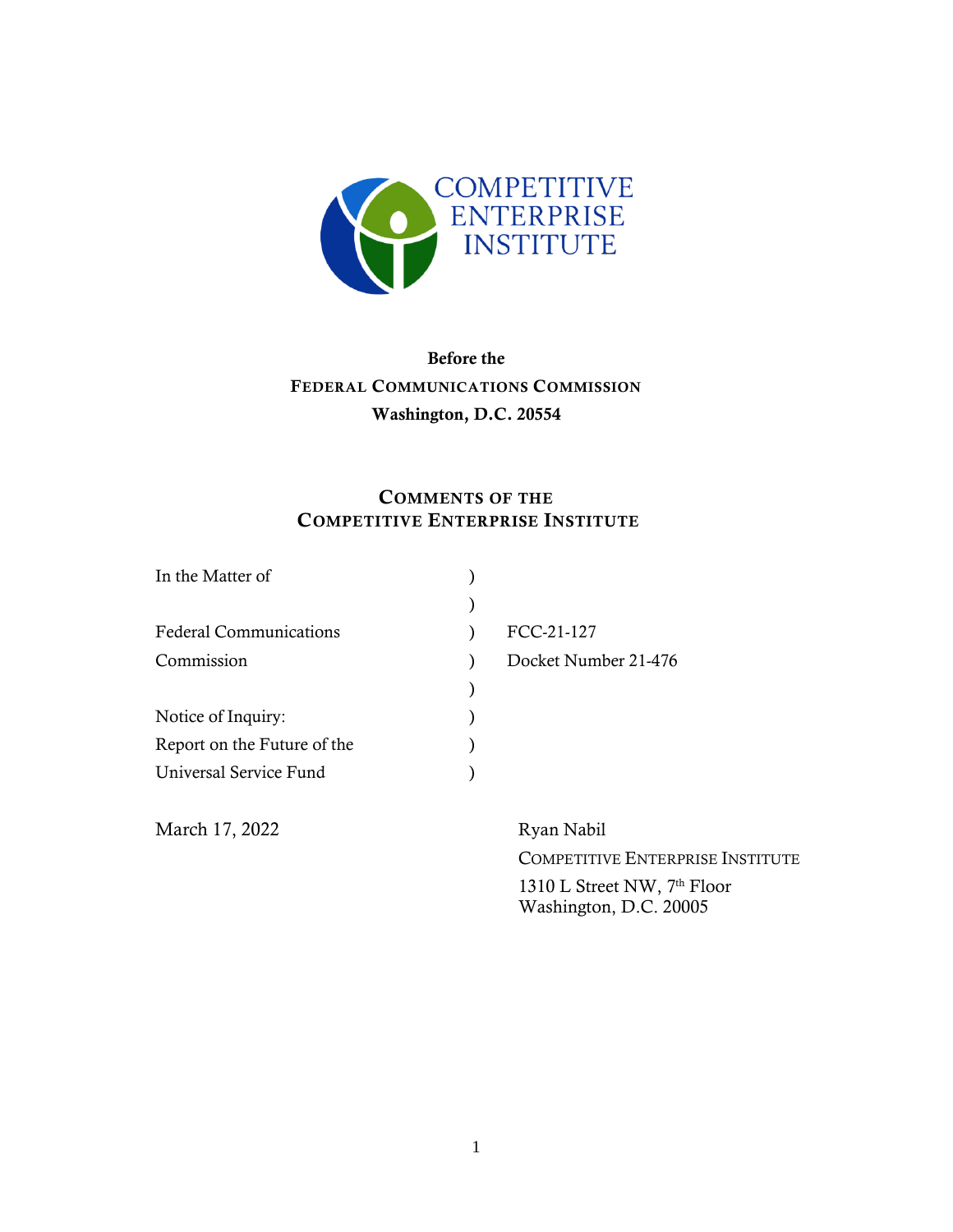#### **Introduction**

On behalf of the Competitive Enterprise Institute (CEI), I respectfully submit these comments in response to the Federal Communications Commission's (FCC) notice of inquiry and request for comment regarding the future of the Universal Service Fund (USF), given recent broadband investments through the Infrastructure Investment and Jobs Act.<sup>1</sup> Founded in 1984, the Competitive Enterprise Institute is a non-profit research and advocacy organization that focuses on regulatory policy from a pro-market perspective. CEI experts research and advocate policies to boost American technological innovation and economic competitiveness through technology and telecommunication policy reforms.

The Competitive Enterprise Institute appreciates the intention of Congress and the FCC to expand Internet access for all Americans. To that end, CEI also appreciates the Commission's efforts to request comments on the report on the future of the Universal Service Fund. As the FCC seeks to improve broadband access while minimizing costs to taxpayers, the USF could benefit from reforms in several areas.

- First, given the recent authorization of funds through the American Rescue Plan and the Infrastructure Investment and Jobs Act, the FCC should reconsider the future of the USF programs and reevaluate which programs are necessary to achieve the Commission's statutory objectives.
- Second, due to the recent increases in broadband funding through other sources, the FCC should reconsider the need for the high-cost program.
- Third, to the extent that future government assistance is needed, the USF should focus on consumer-focused initiatives, like the Lifeline program.
- Fourth, like other USF components, the E-Rate program suffers from inefficient allocation of funds. Therefore, the Commission should consider reviewing its current E-Rate policies and enact reforms to use taxpayer-provided funds effectively.
- Fifth, the Commission should propose the elimination of the USF surcharge and seek Congressional appropriation to fund future USF programs. Eliminating this surcharge will improve broadband affordability for low-income Americans. Furthermore, Congressional appropriation will allow Congress to set a hard limit on the amount of USF assistance, encouraging more efficient usage of such funds.

#### **I. Reconsider Which Universal Service Fund Programs Are Necessary**

Given recent increases in broadband funding, the Commission should reconsider which USF programs are necessary to meet its statutory connectivity goals. In 2017, the FCC published a report that found it would cost approximately \$40 billion in capital expenditures to ensure that broadband services reach 98 percent of households and small and medium-sized businesses.<sup>2</sup> However, the FCC has already spent more than \$43 billion in funding since 2017.<sup>3</sup> Most recently, the American Rescue Plan provided \$350 billion to states and counties to improve infrastructure, including broadband.<sup>4</sup> The Infrastructure

<sup>1</sup> Federal Communications Commission, "Notice of Inquiry: In the Matter of Report on the Future of the Universal Service Fund," FCC 21-127, Docket Number 21-476, December 15, 2021,

https://www.fcc.gov/document/fcc-initiates-proceeding-future-universal-service.

<sup>2</sup> Joe Kane and Jessica Dine, "Comments to the FCC on the Future of the Universal Service Fund," Information Technology and Innovation Foundation, February 17, 2022, p. 2, https://itif.org/publications/2022/02/17/commentsfcc-future-universal-service-fund; Paul de Sa, "Improving the Nation's Digital Infrastructure," Federal Communications Commission, 2017, p.2, https://docs.fcc.gov/public/attachments/DOC-343135A1.pdf.

<sup>3</sup> Kane and Dine, "Comments on the USF," p. 2.

<sup>&</sup>lt;sup>4</sup> Jeffrey Westling, "Comments on the 'Report on the Future of the Universal Service Fund," American Action Forum, February 17, 2022, p. 5, https://www.americanactionforum.org/comments-for-record/comments-on-thereport-on-the-future-of-the-universal-service-fund/.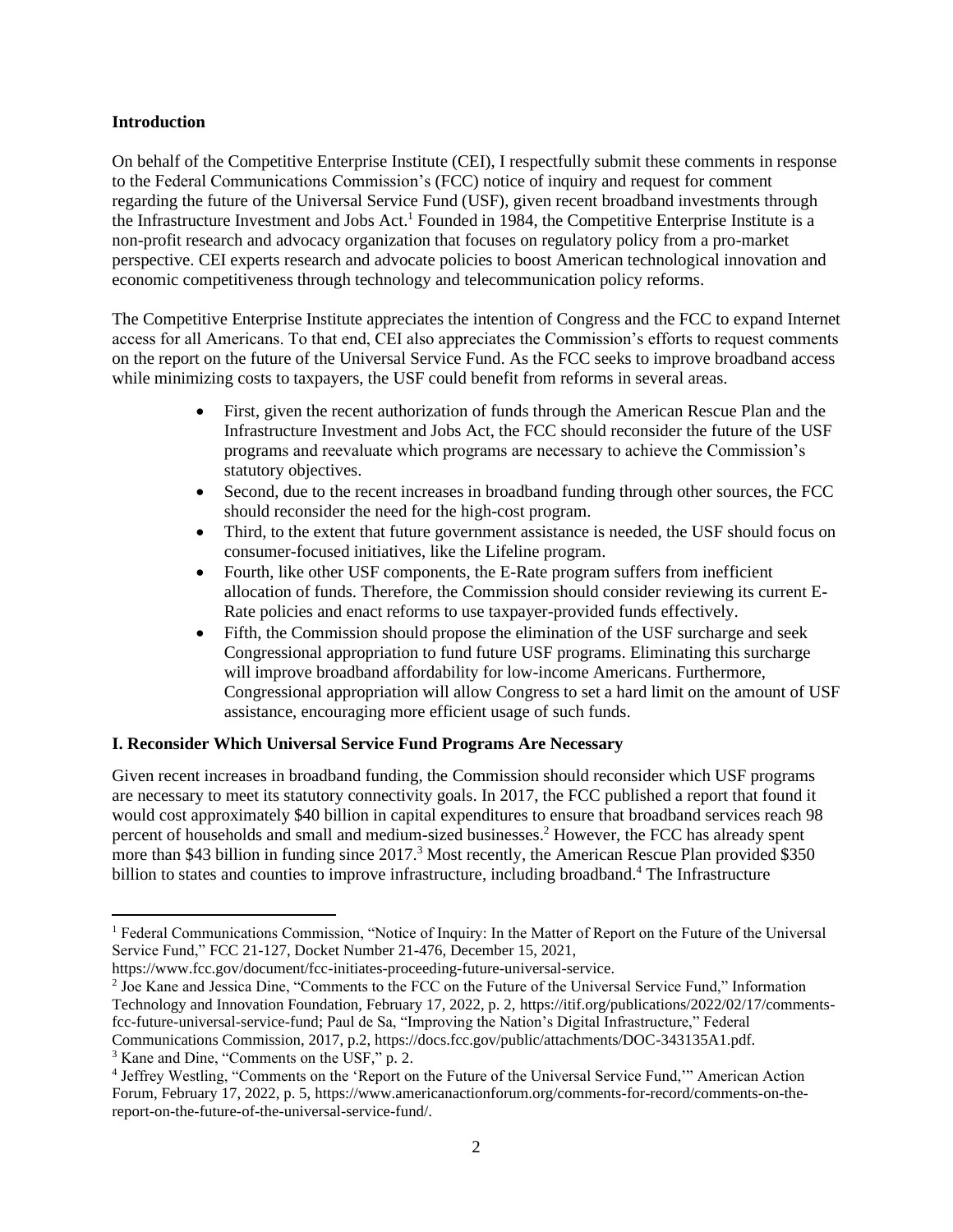Investment and Jobs Act provided more than \$60 billion for broadband deployment, including access and deployment programs.<sup>5</sup>

This dramatic increase in federal funding means that the FCC has more than enough resources for the capital expenditures required to ensure universal broadband connectivity. Consequently, the FCC should reconsider the extent to which USF programs serve their original intended purpose.<sup>6</sup> To that end, the Commission should examine the extent to which the different USF components have been effective and provide a rationale for the continuation of any existing programs, such as the E-Rate program for public schools and libraries. While the USF programs have undoubtedly improved broadband connectivity and access to the Internet, a comprehensive and programmatic audit now will help ensure that taxpayer funding is used effectively in the future.

#### **II. Phase out the High-Cost Program**

Because of the existing resources available for supporting broadband connectivity, the FCC should consider phasing out its high-cost program, also known as the Connect America Fund. With a yearly budget of \$4.5 billion, the high-cost program is the most significant component of the USF and provides subsidies to Internet service providers (ISPs) for connectivity in rural, sparsely populated areas.<sup>7</sup> However, as per the FCC's 2017 estimate, the Commission already has more than enough resources to achieve universal service without seeking further support through the high-cost program.<sup>8</sup> Furthermore, as private-sector investment has expanded broadband investment in rural areas, the lack of affordability rather than connectivity—is now the more significant barrier to achieving universal Internet access.<sup>9</sup>

Furthermore, the FCC should improve its mapping capabilities to ensure that USF taxpayer dollars are not wasted in areas that already enjoy strong broadband connectivity.<sup>10</sup> Instead, through better mapping information, the FCC should make evidence-based decisions to allocate scarce resources to areas that lack adequate connectivity.<sup>11</sup> To ensure fiscal transparency, the Commission should provide a detailed timeline of when and how it will use the existing broadband funding to achieve universal Internet access throughout the country.

#### **III. Improve the Lifeline Program**

The FCC should focus its efforts on improving the existing Lifeline program to improve Internet affordability. As private broadband investment and past subsidies have helped improve broadband connectivity, the lack of affordability has become a more pressing concern for Internet access in both rural and urban areas.<sup>12</sup> In the long run, there is no alternative to increased competition between different types of providers—including cable, fiber optic, and satellite—to make Internet access affordable for all

 $<sup>5</sup>$  Kane and Dine, "Comments on the USF," pp. 2–3; Westling, "Comments on the USF," p. 5.</sup>

<sup>&</sup>lt;sup>6</sup> See the note above.

<sup>7</sup> Kane and Dine, "Comments on the USF," pp. 3–4.

<sup>8</sup> Ibid.; De Sa, "Improving the Nation's Digital Infrastructure," p. 2.

<sup>9</sup> Ryan Nabil, "How to Expand Broadband Access without Spending \$100 Billion," *Real Clear Policy*, April 13, 2021,

https://www.realclearpolicy.com/articles/2021/04/13/how to expand broadband access without spending 100 bil lion\_772426.html.

<sup>&</sup>lt;sup>10</sup> Will Yepez, "The Universal Service Fund Is on the Brink, but It's Not too Late to Save It," National Taxpayers Union, April 15, 2021, p. 3,

https://www.ntu.org/publications/detail/the-universal-service-fund-is-on-the-brink-but-its-not-too-late-to-save-it.  $11$  Ibid.

<sup>&</sup>lt;sup>12</sup> Nabil, "How to Expand Broadband Access."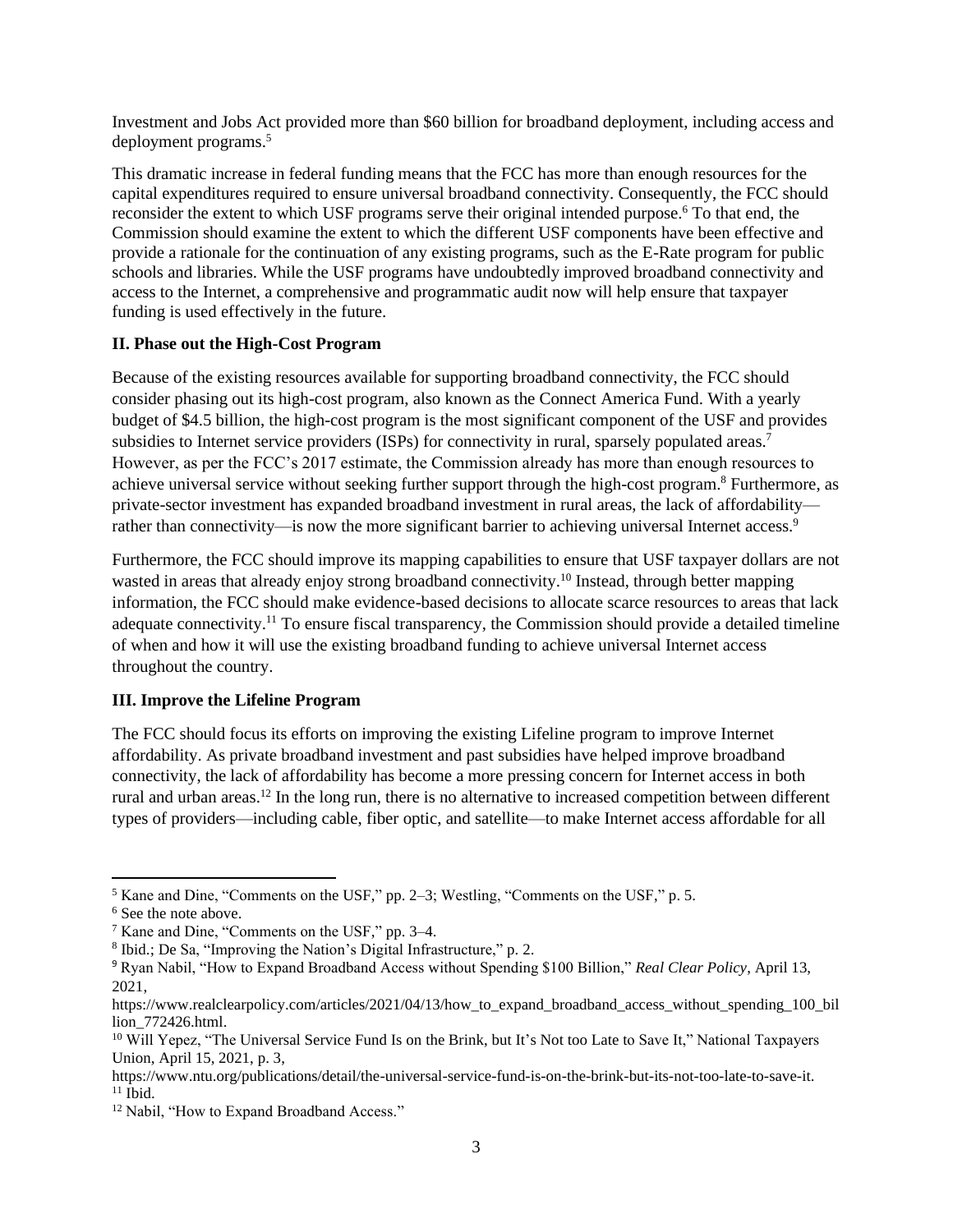Americans.<sup>13</sup> However, to do so in the short term, existing broadband subsidies should prioritize consumer-focused initiatives, such as the Lifeline program. Such programs provide greater choice and market competition since the contributions go to the ISPs that consumers choose for broadband connection.<sup>14</sup> Compared to wasteful subsidies to Internet service providers for delivering service in rural areas, consumer-focused programs like Lifeline are likely to create fewer market-distorting effects.<sup>15</sup>

However, like the high-cost program, the Lifeline program remains plagued by corruption and misuse of funds, which the FCC needs to address.<sup>16</sup> Such misuse means that taxpayer dollars often go to those who do not need help at the cost of those who do. For example, in 2010, the Commission learned that a company owner fraudulently obtained \$6.5 million from the high-cost program. <sup>17</sup> However, the FCC did not act for four years while the company acquired more than \$27 million in improper USF payments.<sup>18</sup> It was only a public outcry following an indictment of the company's owner that led the FCC to start an investigation. Several companies fraudulently received Lifeline funds for customers that they did not have—although the FCC was able to recover the money in at least some of the cases.<sup>19</sup>

To improve the Lifeline program, the FCC could issue subsidies as vouchers directly to consumers instead of to ISPs—which would offer consumers greater choice in selecting broadband services.<sup>20</sup> That is the model followed in many European countries. For example, the United Kingdom's Gigabit Broadband Voucher Scheme provides vouchers to eligible rural households and businesses to offset broadband connection costs.<sup>21</sup> However, if the Commission were to opt for a voucher-based program, it would need to establish adequate verification processes to ensure that the intended recipients receive the money and that the assistance is used for the specified purpose.

Additionally, the FCC could extend the Lifeline program to low-income individuals in both urban and rural areas. Currently, only residents in underserved rural areas can benefit from the Lifeline program. <sup>22</sup> The Lifeline program—and any similar USF initiatives—should not discriminate between urban and rural residents. While broadband connectivity remains a challenge in underserved rural areas, the lack of Internet affordability is a problem in rural and urban areas alike.<sup>23</sup> By ensuring that allocated taxpayer dollars go to those with the highest needs irrespective of location, the Commission can help bring the Internet to Americans who cannot afford Internet service. 24

#### **IV. Reform the E-Rate Program**

The E-Rate program—a relatively less known USF component—offers financial assistance to K-12 schools and libraries for broadband connectivity. Depending on the poverty level of the institutions, the

 $13$  Ibid.

<sup>14</sup> Kane and Dine, "Comments on the USF," pp. 3–5.

 $15$  Ibid.

<sup>16</sup> Katie McAuliffe, "Fraud still plague the FCC's Universal Service Fund," *The Hill*, February 14, 2017, https://thehill.com/blogs/pundits-blog/technology/319446-fraud-still-plagues-the-fccs-universal-service-fund.

<sup>&</sup>lt;sup>17</sup> For more information, see Federal Communications Commission, "FCC Fines Sandwich Isles \$49,598,488 for defrauding Universal Service Fund," *FCC News*, https://www.fcc.gov/document/fcc-fines-sandwich-isles-over-49 million-defrauding-usf.

<sup>&</sup>lt;sup>18</sup> McAuliffe, "Fraud still plague the FCC's Universal Service Fund,"

 $19$  Ibid.

<sup>20</sup> Kane and Dine, "Comments on the USF," pp. 4–5.

<sup>21</sup> UK Government, "Who is eligible?," Gigabit Broadband Voucher Scheme, n.d., accessed March 8, 2022, https://gigabitvoucher.culture.gov.uk/home/who-is-eligible/.

 $22$  Kane and Dine, "Comments on the USF," pp. 4–5.

<sup>&</sup>lt;sup>23</sup> Nabil, "How to Expand Broadband Access."

<sup>24</sup> Kane and Dine, "Comments on the USF," pp. 4–5.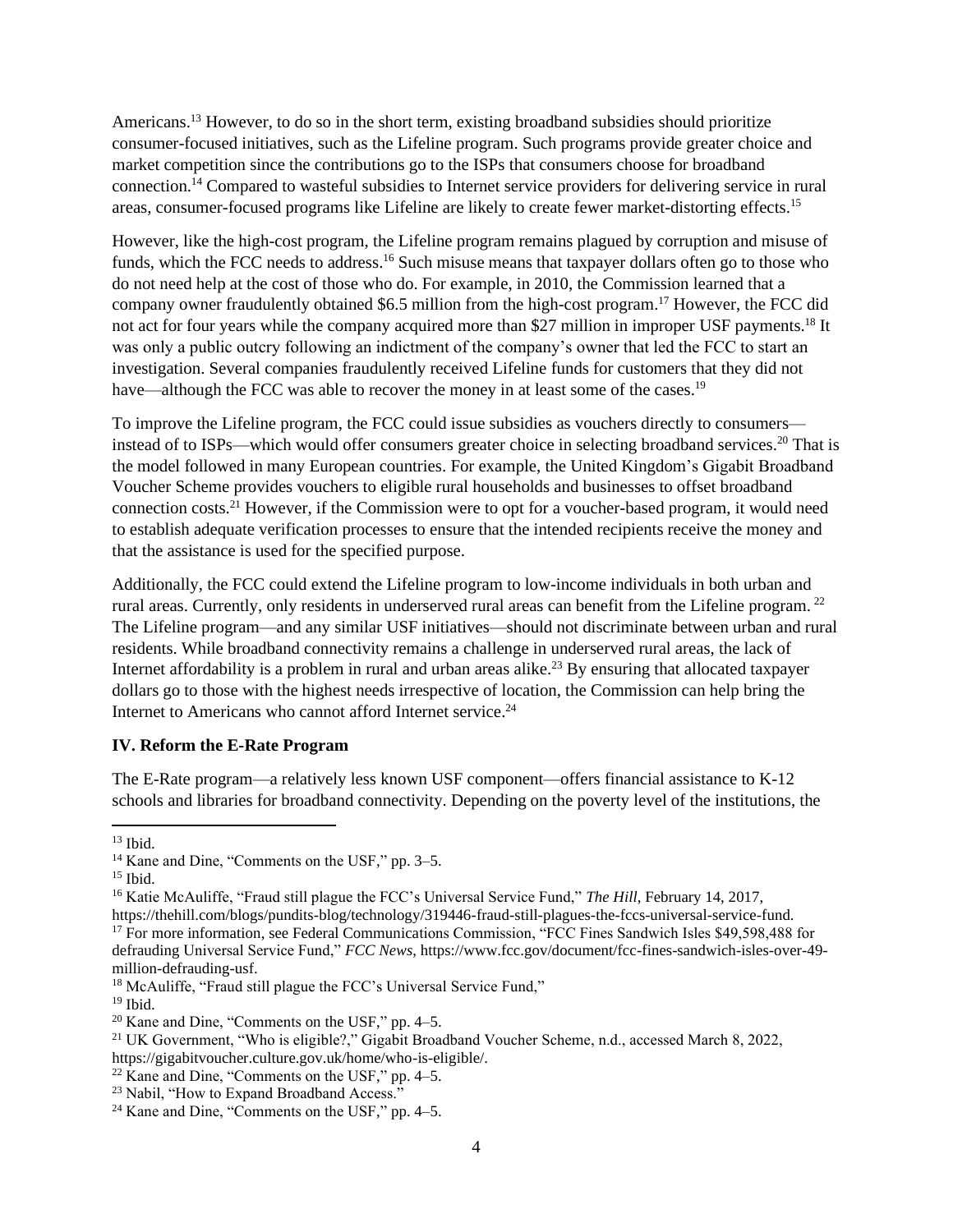E-Rate program provides between 20 to 90 percent of the costs of Internet connectivity for eligible schools and libraries.<sup>25</sup> Many schools lack a large enough tax base to draw on, so the FCC will likely have to continue the E-Rate program in some form.<sup>26</sup>

However, like other USF components, the E-Rate program suffers from misuse and inefficient allocation of resources. Therefore, the Commission should consider reviewing its current E-Rate policies and pursuing reforms to allow more effective use of limited taxpayer dollars.<sup>27</sup> To that end, the Commission could introduce means-testing to ensure that funding goes to schools and libraries in genuine need of support. For example, the FCC should consider whether a particular school is located in a poor or wealthy district.<sup>28</sup> The Commission could also introduce information-sharing mechanisms that allow educational institutions to compare what other institutions pay for broadband connections and help schools negotiate better subscription rates.<sup>29</sup>

### **V. Eliminate the Universal Service Fund Surcharge and Propose Congressional Appropriation<sup>30</sup>**

The FCC should request Congress to replace the USF surcharge funding mechanism with a legal framework that provides broadband funding through direct Congressional appropriation.<sup>31</sup> Currently, USF programs are funded by a surcharge fee instead of direct Congressional allocations.<sup>32</sup> The Commission imposes this fee on telecommunications companies, but it is generally passed on to consumers as a line item in the overall broadband bill.<sup>33</sup> Although this surcharge was only 3 percent in 1998, it has steadily increased to 33.4 percent as of the second quarter of  $2021^{34}$ —even though broadband subscription fees declined by 26 percent between 2008 and 2020.<sup>35</sup>

<sup>&</sup>lt;sup>25</sup> U.S. Department of Education, "E-Rate Program – Discounted Telecommunications Services," undated, accessed March 16, 2022, https://www2.ed.gov/about/inits/ed/non-public-education/other-federal-programs/fcc.html. <sup>26</sup> Federal Communications Commission, "E-Rate: Universal Service Program for Schools and Libraries," updated September 15, 2021, https://www.fcc.gov/consumers/guides/universal-service-program-schools-and-libraries-e-rate.

<sup>&</sup>lt;sup>27</sup> Kane and Dine, "Comments on the USF," pp. 4.

 $28$  Ibid.

<sup>&</sup>lt;sup>29</sup> Jonathan Sallet, "Four Steps Towards E-Rate Connectivity and Competition," Benton Institute for Broadband and Society, March 11, 2020, https://www.benton.org/blog/four-steps-towards-e-rate-connectivity-and-competition. <sup>30</sup> Please note that a discussion of whether the USF surcharge fee is constitutional is beyond the scope of the FCC's notice of inquiry and request for comment. Therefore, this section should not be construed as a support for the constitutionality of the USF surcharge funding mechanism.

<sup>31</sup> Daniel Lyons, "A common-sense opportunity to reform the Universal Service Fund," *AEIdeas*, American Enterprise Institute, January 28, 2021, https://www.aei.org/technology-and-innovation/a-common-senseopportunity-to-reform-the-universal-service-fund/.

<sup>32</sup> Congressional Research Service, *Overview of the Universal Service Fund and Selected Federal Broadband Programs* (Washington, DC: CRS, June 2021), p. 2, https://sgp.fas.org/crs/misc/R46780.pdf.

<sup>33</sup> Brian Regan, "Ushering Universal Service Reform: Politically Feasible Legislation Principles," *CommLaw Conspectus*, Vol. 16 (2008), p. 472,

https://scholarship.law.edu/cgi/viewcontent.cgi?article=1390&context=commlaw.

<sup>&</sup>lt;sup>34</sup> As Daniel Lyons of Boston College Law School and the American Enterprise Institute explains, the USF surcharge on broadband subscriptions has increased as the USF's tax base has dwindled over the years due to declining landline usage. See Lyons, "A common-sense opportunity to reform the USF." See also Jamie Davidson, "Universal Service Fund (USF) Quarterly Rates," Vast Conference, April 2, 2021,

[https://www.conferencecalling.com/blog/what-is-the-universal-service-fund-usf-fee.](https://www.conferencecalling.com/blog/what-is-the-universal-service-fund-usf-fee)

<sup>35</sup> Scott Mackey and Ulrik Boesen, "Wireless Tax Burden Remains High Due to Federal Surcharge Increase," *Tax Foundation Fiscal Fact* No. 732 (November 2020), p. 1, https://files.taxfoundation.org/20201116124929/Wireless-Tax-Burden-Remains-High-Due-to-Federal-Surcharge-Increase.pdf.